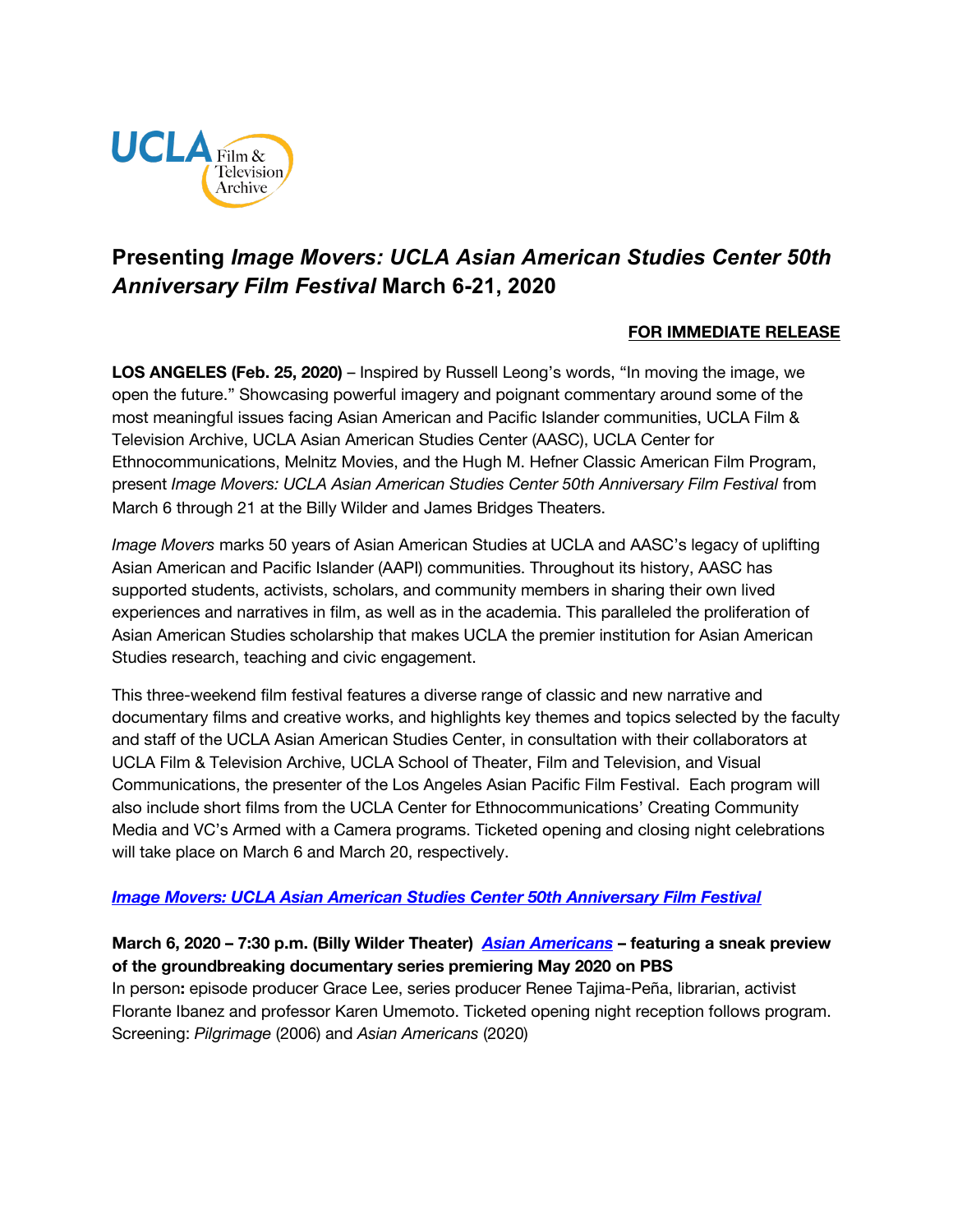## **March 7, 2020 – 2:00 p.m. (James Bridges Theater)** *[Punching at the Sun](https://www.cinema.ucla.edu/events/2020/03/07/punching-at-the-sun)*

In person**:** Set Hernandez Rongkilyo, co-founder – Undocumented Filmmaker Collective. Screening: *The Seattle Underground Railroad* (2006), *Lost and Found* (2007), *Missing Piece Project* (2018) and *Punching at the Sun* (2006)

## **March 7, 2020 – 7:30 p.m. (Billy Wilder Theater)** *[Better Luck Tomorrow](https://www.cinema.ucla.edu/events/2020/03/07/better-luck-tomorrow)*

In person**:** social justice defender Kirn Kim, professor erin Khuê Ninh. Screening: *Fighting For Family* (2019) and *Better Luck Tomorrow* (2003)

## **March 7, 2020 – 7:30 p.m. (James Bridges Theater)** *[Awesome Asian Bad Guys](https://www.cinema.ucla.edu/events/2020/03/07/awesome-asian-bad-guys)*

In person**:** filmmaker/actor Patrick Epino, filmmaker/actor Stephen Dypiango, screenwriter/activist Milton Liu.

Screening: *The Collector* (2018), *Mama Pingpong Social Club* (2018), *Secret Lives of Asians at Night* (2019) and *Awesome Asian Bad Guys* (2014)

## **March 8, 2020 – 2:00 p.m. (James Bridges Theater)** *[Wong Flew Over the Cuckoo's Nest](https://www.cinema.ucla.edu/events/2020/03/08/wong-flew-over-cuckoos-nest)*

In person**:** performance artist, writer, comedian and elected representative in Koreatown L.A. Kristina Wong and therapist, trauma informed yoga & meditation teacher traci ishigo Screening: *Muscles and Mascara* (2017)*, hiya* (2018) and *Wong Flew Over the Cuckoo's Nest* (2011), *Radical Cram School*, season two webisodes (2020)

## **March 13, 2020 – 7:30 p.m. (Billy Wilder Theater)** *[Saving Face](https://www.cinema.ucla.edu/events/2020/03/13/saving-face)*

In person: producer Teddy Zee and professor Sean Metzger. Screening: *The Weight Off My Chest* (2017), *Now Apocalypse*, Episode 1: "This is the Beginning of the End" (Starz, 3/10/2019) and *Saving Face* (2004)

## **March 14, 2020 – 2:00 p.m. (James Bridges Theater)** *[Bad Rap](https://www.cinema.ucla.edu/events/2020/03/14/bad-rap-shorts)*

In person: director Salima Koroma, rapper Rekstizzy. Screening: *Master of the Sky* (2015), *Step In: Asian American Urban Dance Communities* (2019), *Across the Yumiverse* (2017), *Queering Movements* (2019), *Cultural Collage* (2018), *Roots and Shoots* (2017), *Mother Tongue / Tiếng Mẹ Đẻ* (2019) and *Bad Rap* (2016)

**March 14, 2020 – 3:00 p.m. (Billy Wilder Theater)** *[Film Quarterly Panel: Asian American Film](https://www.cinema.ucla.edu/events/2020/03/14/film-quarterly-panel-asian-american-film)  [and Media: Past, Present, Future](https://www.cinema.ucla.edu/events/2020/03/14/film-quarterly-panel-asian-american-film)* In person**:** Panelists include Lan Duong (USC), Josslyn Luckett (NYU), Melissa Phruksachart (Michigan), Viola Lasmana (USC), Oliver Wang (Cal State Long Beach); moderators Brian Hu, B. Ruby Rich.

# **March 14, 2020 – 7:30 p.m. (Billy Wilder Theater)** *[Moananuiakea: One Ocean. One Canoe. One](https://www.cinema.ucla.edu/events/2020/03/14/moananuiakea)  [People.](https://www.cinema.ucla.edu/events/2020/03/14/moananuiakea)*

In person**:** filmmaker Nāʻālehu Anthony and professor Randall Akee. Proudly presented by the Polynesian Voyaging Society and ʻŌiwi TV, Moananuiākea illustrates the crucial role of indigenous voices and perspectives in both storytelling and in creating paradigm-changing solutions to the world's most pressing problems.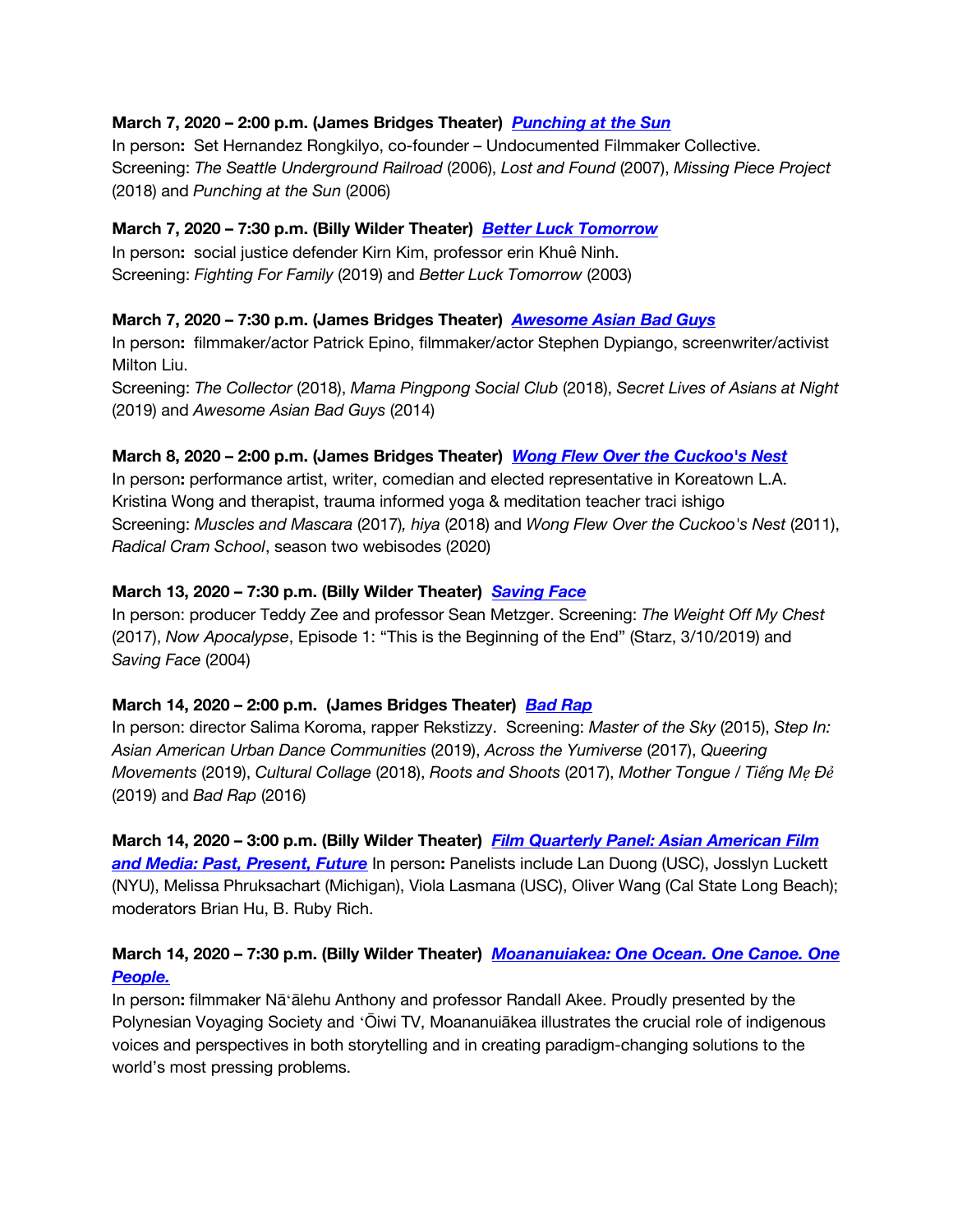## **March 15, 2020 – 2:00 p.m. (James Bridges Theater)** *[Final Recipe](https://www.cinema.ucla.edu/events/2020/03/15/final-recipe)*

In person: filmmaker Gina Kim, actor Lori Tan Chinn and professor Valerie Matsumoto. Screening: *Eat Your Baon* (2019), *Phoenix Bakery: Sweets for the Sweet* (2020) and *Final Recipe* (2013)

## **March 20, 2020 – 7:30 p.m. (Billy Wilder Theater)** *[Always Be My Maybe](https://www.cinema.ucla.edu/events/2020/03/20/always-be-my-maybe)*

In person: actor Vivian Bang and professor, activist Dan Mayeda. Ticketed Closing Night Reception to follow program.

Screening: *Lights Up: Asian American Theater at UCLA* and *Always Be My Maybe* (2019)

# **March 21, 2020 – 2:00 p.m. (James Bridges Theater)** *[Enter the Dragon](https://www.cinema.ucla.edu/events/2020/03/21/enter-the-dragon)* **(1973)** – **4K restoration!**  In person: blogger Phil Yu (Angry Asian Man)

Considered one of the most popular martial arts films of all time, this U.S./Hong Kong coproduction fully captured Bruce Lee's immense screen presence, sinewy athleticism and bona fides while elevating him into international stardom.

## **March 21, 2020 – 7:30 p.m. (Billy Wilder Theater)** *[Nitrate Screening: Daughter of Shanghai](https://www.cinema.ucla.edu/events/2020/03/21/daughter-of-shanghai)*

In person: producer, activist Anna Wong and professor Sean Metzger. Screening: *"Anna May Wong Visits Shanghai, China"* (5/1/1936) and *Daughter of Shanghai* (1937)

For full event information and updates on in-person guests, please visit [aasc.ucla.edu/aasc50/film](http://www.aasc.ucla.edu/aasc50/film/)

**The Billy Wilder Theater is located at the Hammer Museum,** doors open 30 minutes prior to program start time, for venue and ticket rates details, please [visit this link.](https://www.cinema.ucla.edu/billy-wilder-theater)

**For programs at the James Bridges Theater, [located at UCLA's Melnitz Hall](https://www.cinema.ucla.edu/james-bridges-theater)**, please purchase tickets at [film festival](http://www.aasc.ucla.edu/aasc50/film/tickets.aspx#infosec) website.

Free admission for UCLA students (please RSVP at [film festival website\)](http://www.aasc.ucla.edu/aasc50/film/tickets.aspx#infosec).

## **Press Interview Session**

Prior to the opening program on March 6 from 3:30pm to 5:30pm, we invite press to interview with UCLA Asian American Studies Center director and professor Karen Umemoto; filmmaker and UCLA Center for EthnoCommunications director and professor Renee Tajima-Peña; UCLA Theater, Film and Television scholar and professor Sean Metzger; filmmaker and UCLA Theater, Film and Television professor Gina Kim. Please RSVP at [events@aasc.ucla.edu](mailto:events@aasc.ucla.edu) for location and more information.

# **About UCLA Asian American Studies Center (AASC)**

Established in 1969, the Center (AASC) is a national research center advancing historical, transformative and interdisciplinary scholarship by bridging research with community voices. The Center grew out of the social movements of the 1960s, as students called for greater access to higher education that would help address vital issues in their communities. Today, UCLA is recognized as the premier research and teaching institution in the fields of Asian American Studies and Ethnic Studies. The Center's mission is to gather, produce and disseminate knowledge of the